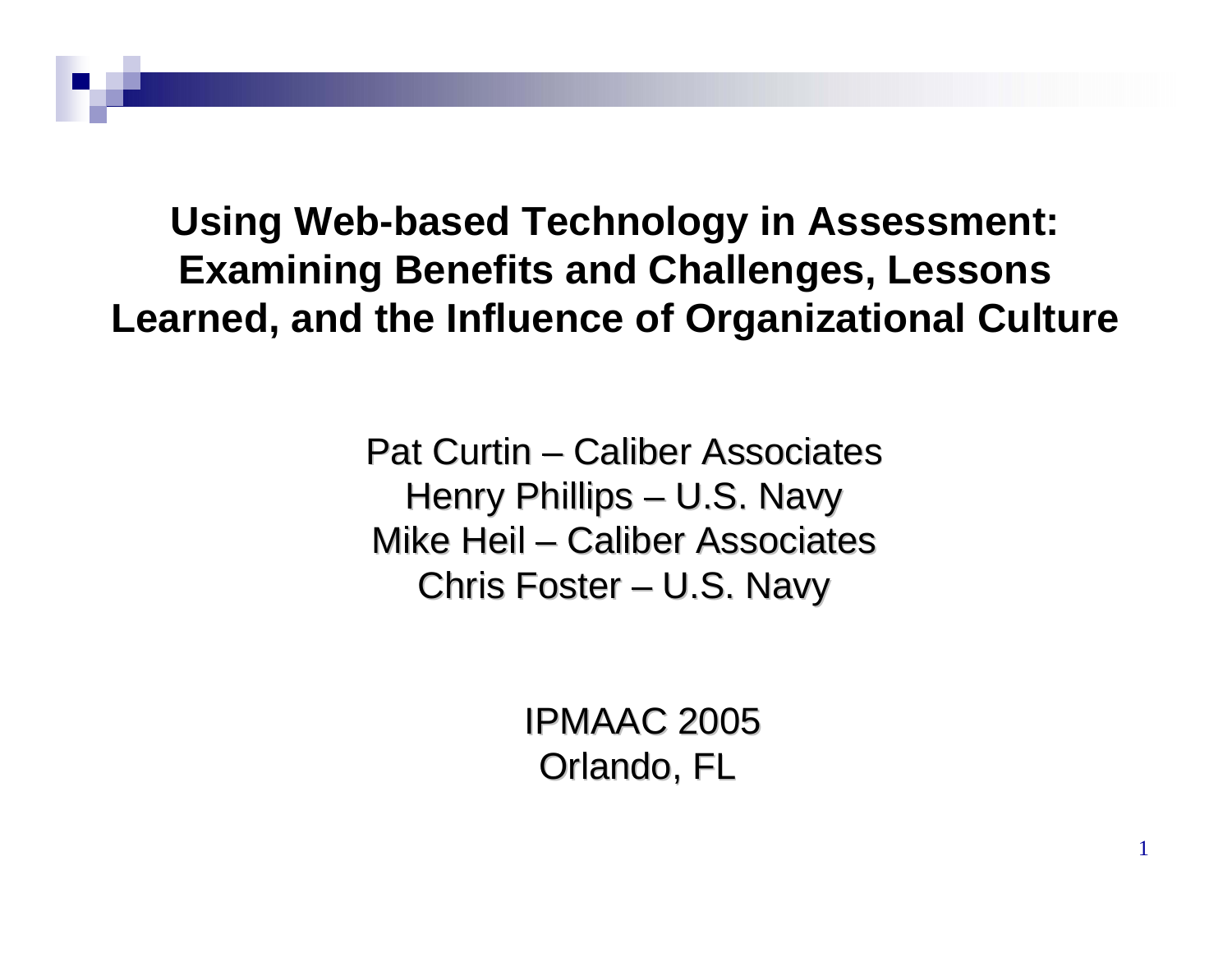### Agenda

- L. Introduction
- $\mathcal{L}^{\text{max}}$  Topics:
	- $\Box$  An Overview of Promises and Pitfalls Associated with Webbased Assessment
	- $\Box$ Web-based Aptitude Test Administration in the U.S. Navy
	- □ Online Assessment of Air Traffic Control Candidates
	- $\Box$  Organizational Culture and its Impact on the Implementation of New Technology
- $\mathcal{L}(\mathcal{A})$ Q & A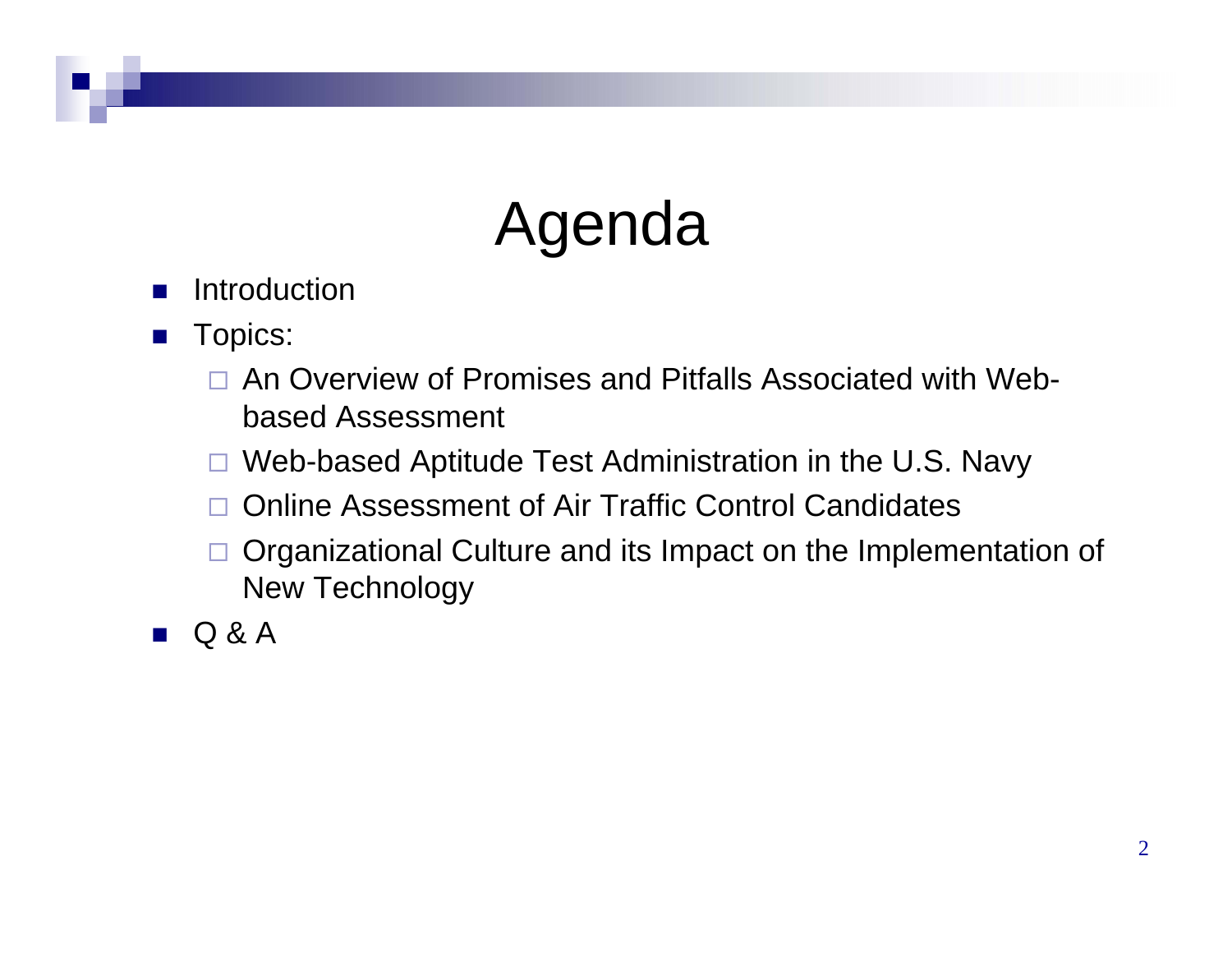# n Lucius

### **An Overview of Promises and Pitfalls Associated with Web-based Assessment**

- •Matching Technology with the Assessment
- •Delivery of Test Content via the Web
- •Assessment Security/Resistance to Compromise
- •Ability to Provide Feedback / Results
- •Dealing with the Constraints of Existing Systems

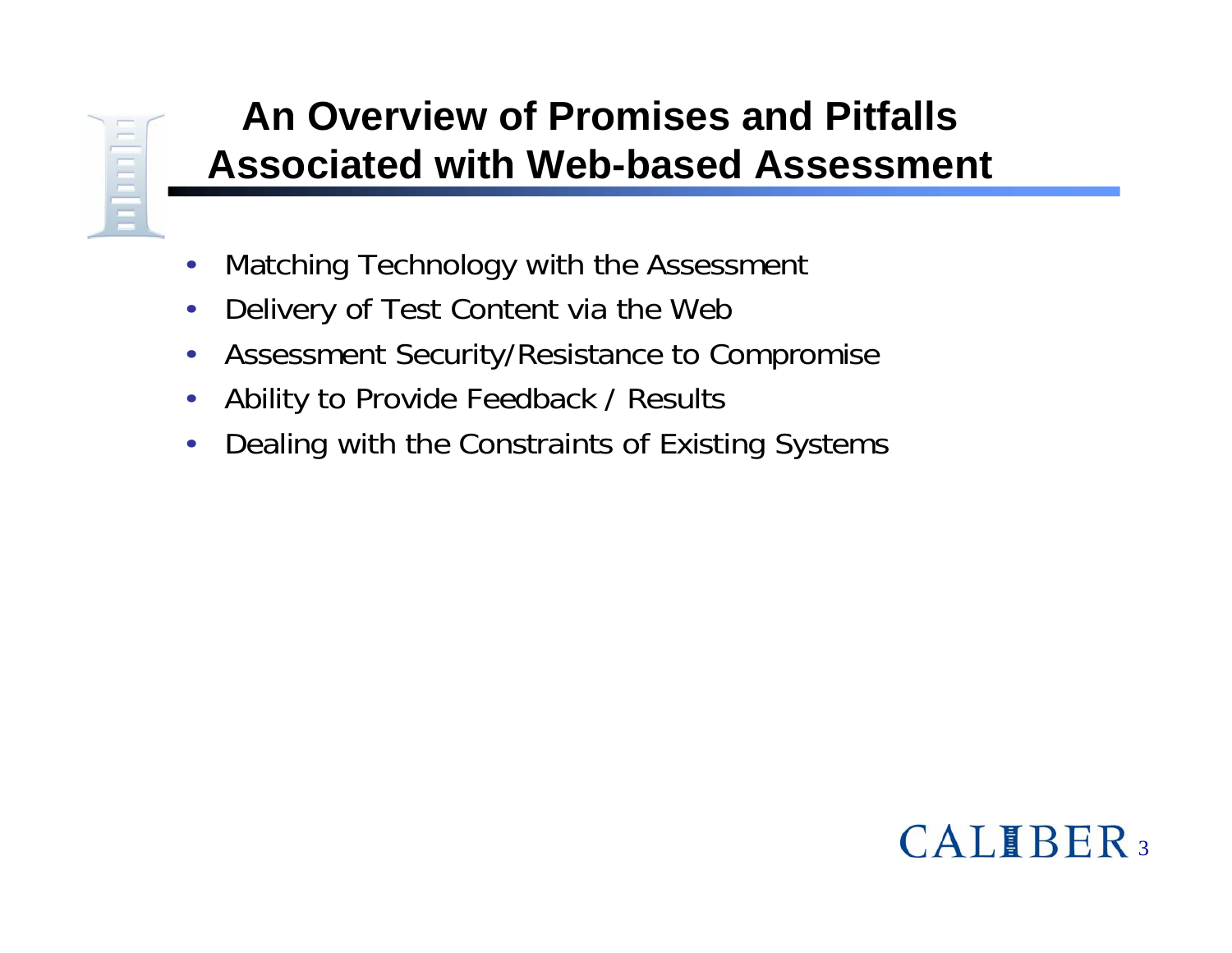### **Matching Technology with the Assessment**

- •What role should the Internet play in the assessment process?
- • What types of assessments are better suited for delivery over the Web?
- $\bullet$ Will an Internet-based assessment produce desired results?
- • What are the implications of transferring an existing assessment to an Internet-based assessment?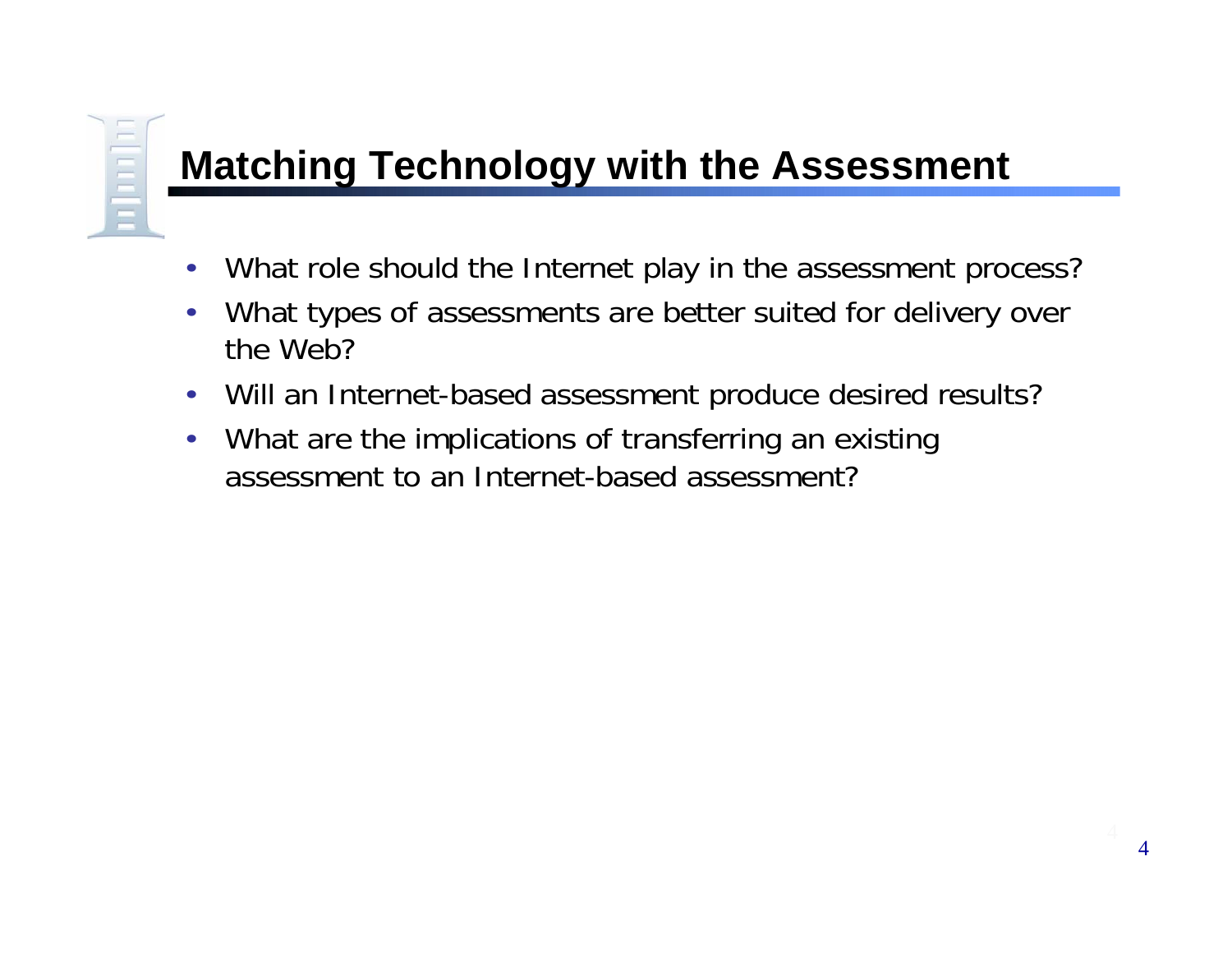## **THEFT**

### **Delivery of Test Content via the Web**

- •Web connections are getting faster
- • People have more access to the Internet
	- •This access, however, is not uniform
	- •This lack of uniform web access creates an uneven playing field
- • The equipment people use differs considerably
	- •This impacts the delivery of content
- • What are some problems/solutions related to test content delivery?
	- •Possibly download test and then complete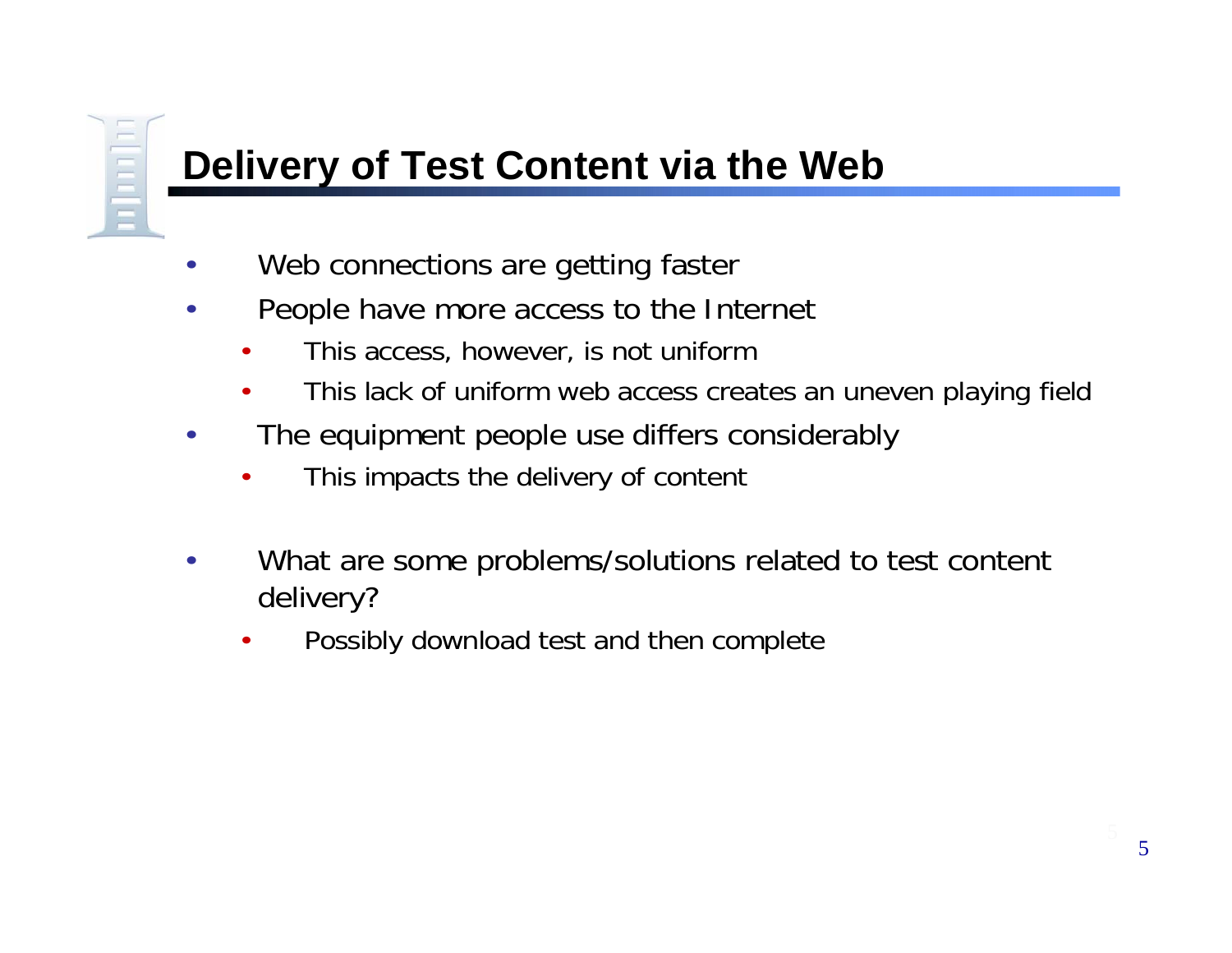

### **Assessment Security/Resistance to Compromise**

- •What are the security / compromise problems?
	- •Nearly impossible to positively ID person taking an assessment
	- •Assessment content is open to the public
- • What are some possible solutions?
	- •Use assessments as prescreens
	- • Only use certain types of assessments in a "free and open" Internet environment
	- $\bullet$ Use testing centers
	- $\bullet$ Create parallel forms/materials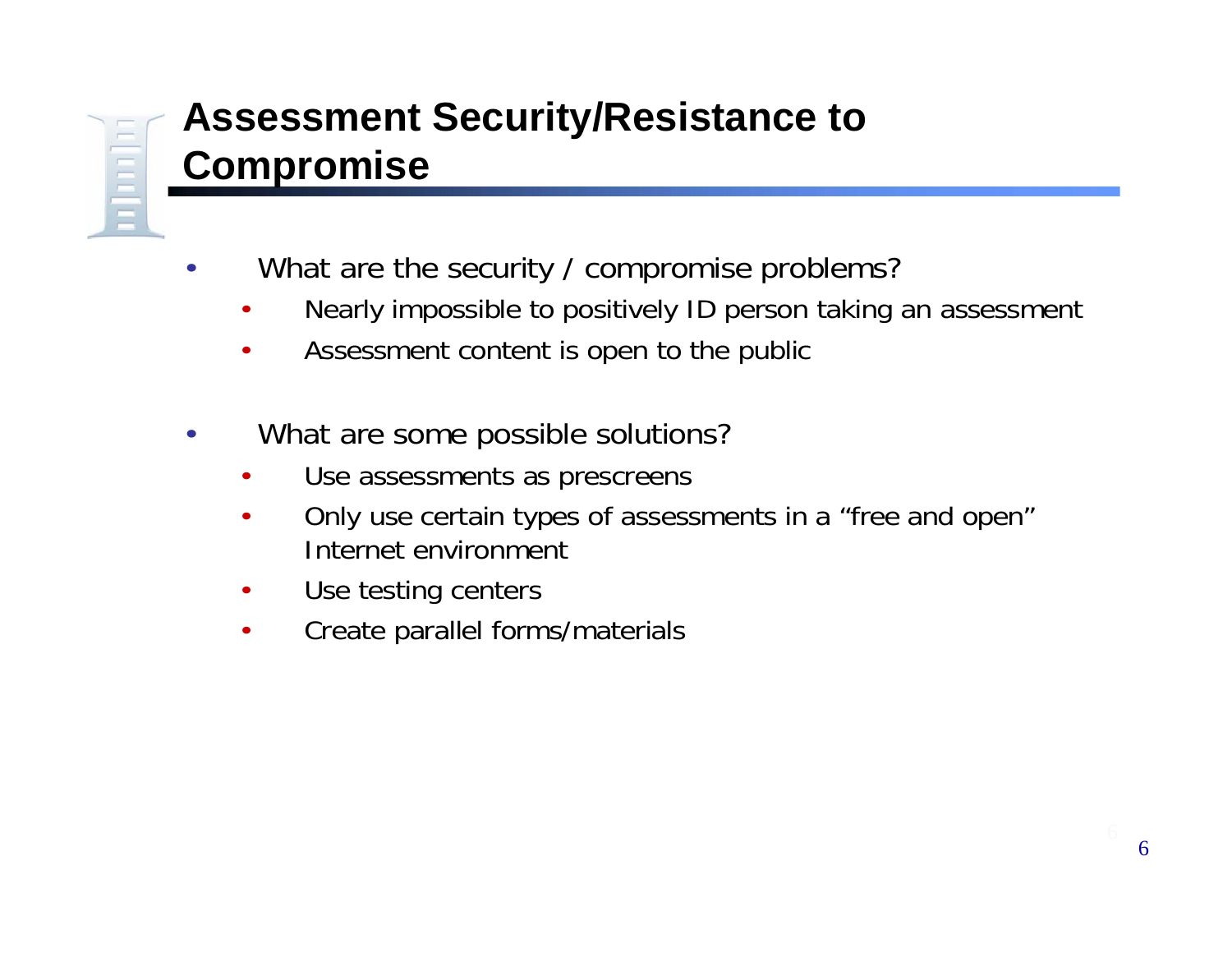

### **Ability to Provide Feedback/Results**

- • Applicant perceptions
	- $\bullet$ Lack of human contact and rejections
	- $\bullet$ How to handle acceptable applicants
- • What sort of data will the system be able to provide to the applicant?
	- Pass/Fail scores
	- Scores for sections, overall scores...
- $\bullet$  What sort of data will the system be able to provide to the organization?
	- $\bullet$ What will applicant information look like?
	- $\bullet$ Impact on hiring process speed